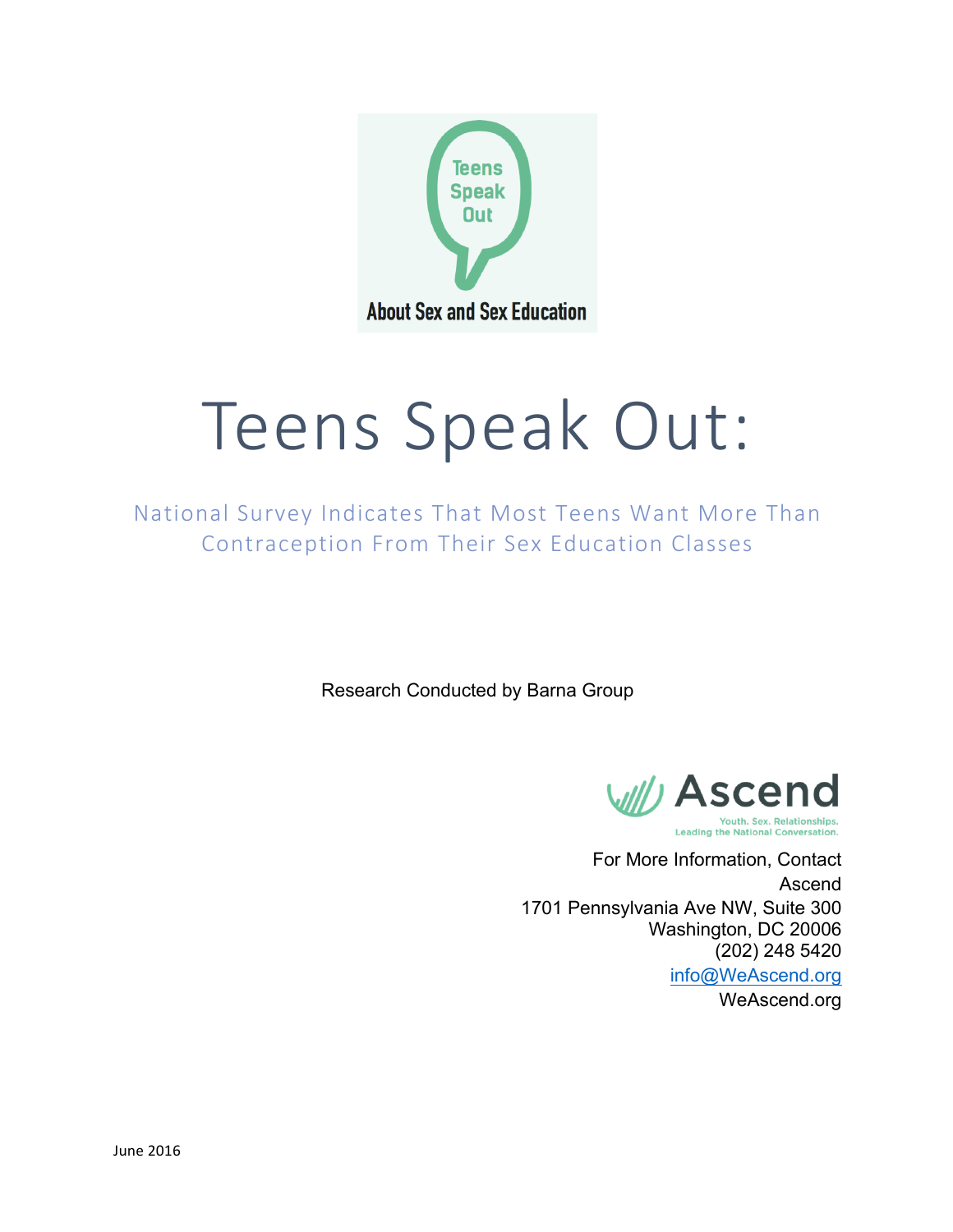# Executive Summary

*Teens Speak Out* is a commissioned study of 18 and 19 year olds who have completed high school or are entering the final months of their K-12 career. These young adults were asked a variety of questions about sex and their experience and thoughts about sex education classes.

When it comes to sex education, teens have a lot to say. In particular, the study found the following:

- Teens are feeling pressured to have sex.
- Most teens (including those who receive SRA education) receive information about contraception in their sex education classes.
- Sexually active students use contraception, regardless of what kind of sex education they received.
- Students indicate LARC may increase their sexual risk.
- Pregnancy prevention is not the most important topic teens want covered in sex education.
- Most young adults have had sex, but don't like "hooking up," and many wish they had waited longer for sex.

A sizeable minority of older teens are waiting for sex, but not primarily because of a fear of pregnancy or STDs

- The holistic nature of the SRA message is strongly supported by most teens.
- Teens think sex education classes should focus on healthy outcomes, not on controversial topics.

This study calls upon parents, policymakers and educators to look at the priorities they have for the sex education for America's youth. Do those priorities encourage or discourage sexual risk? Do teens feel pressured into risky behaviors that they might not participate in if they were hearing a different message from the influencers in their lives? What can we, as a nation and as influencers, do to ensure that the sex education for youth sends only the healthiest messages and provides meaningful and practical skills to improve their current and future prospects? How can we make sure that we do nothing to undermine their ability to build healthy relationships now and healthy families and communities in the future? The *Teens Speak Out* findings demand a new look at how we teach sex education in America and make needed corrections as we listen to how our sex education approaches are impacting teens.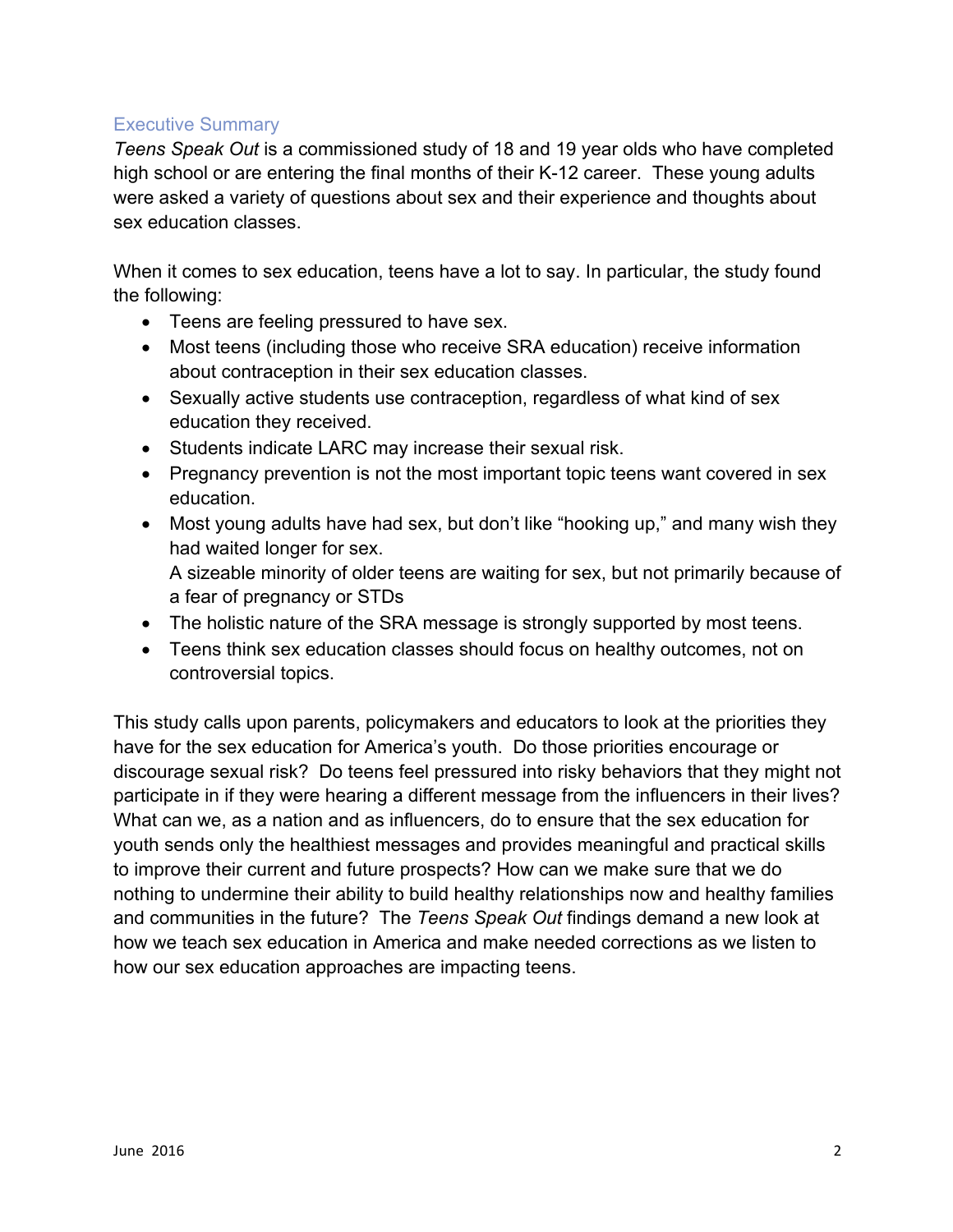## **Background**

*Teens Speak Out* is a national survey of Americans that was conducted by *Barna Group*. The survey was commissioned by *Ascend* and the results are distributed by both *Barna Group* and *Ascend.* The survey asked 18 and 19 year olds a series of questions about their general views of sex and sex education. The results were stratified by age, gender, ethnicity, religious, ideological, and political views.

The *Teens Speak Out* research is unique in that it asked young adults to reflect upon their own sex education classes, what they found valuable, and their own subsequent beliefs about sex. We also wanted to know: does the type of sex education that students receive have any influence on their sexual opinions and behavior? What other factors may be at play?

The results of the *Teens Speak Out* research offer important clues on how to best communicate with high school students about sex, relationships and their futures. These results also provide a window on areas that are not being adequately discussed with teens, revealing some troubling unintended consequences that could happen as a result. What can we learn about the kind of controllable factors that can decrease teen sexual initiation? How do teens feel about sex and sex education? Some of the answers are surprising; others confirm what we already knew about older teens.

# Key Findings

The key findings from the *Teens Speak Out* research are described below:

• **Teens are feeling pressured to have sex.** Not surprisingly, movies (60%), music (40%), social or news media (51%) and peers (55%) create the strongest advocacy for teen sex, according to the respondents. But their sex education classes are next.

Overall, almost 1 in 3 teens (29%) think that their sex ed classes make it seem like sexual activity is an expectation. For students who receive Sexual Risk Reduction (SRR or "comprehensive sex") education, the pressure to have sex is more intense, with almost 2 in 5 saying that sex seems expected (38%). And in a surprising comparison, (28%) think that expectations from their dating partner give them the sense that teen sexual activity is normal or expected. In addition, students who received SRR education are much more likely to believe that condom demonstrations make sex an expected behavior (SRR: 21% vs SRA: 12%), with males feeling more pressure than females.

The "expectation" teens feel appears to translate into sexual behavior. For example, if teens are sexually active, they feel more pressure to have sex by their boyfriend or girlfriend (37%) than do their abstinent peers (16%).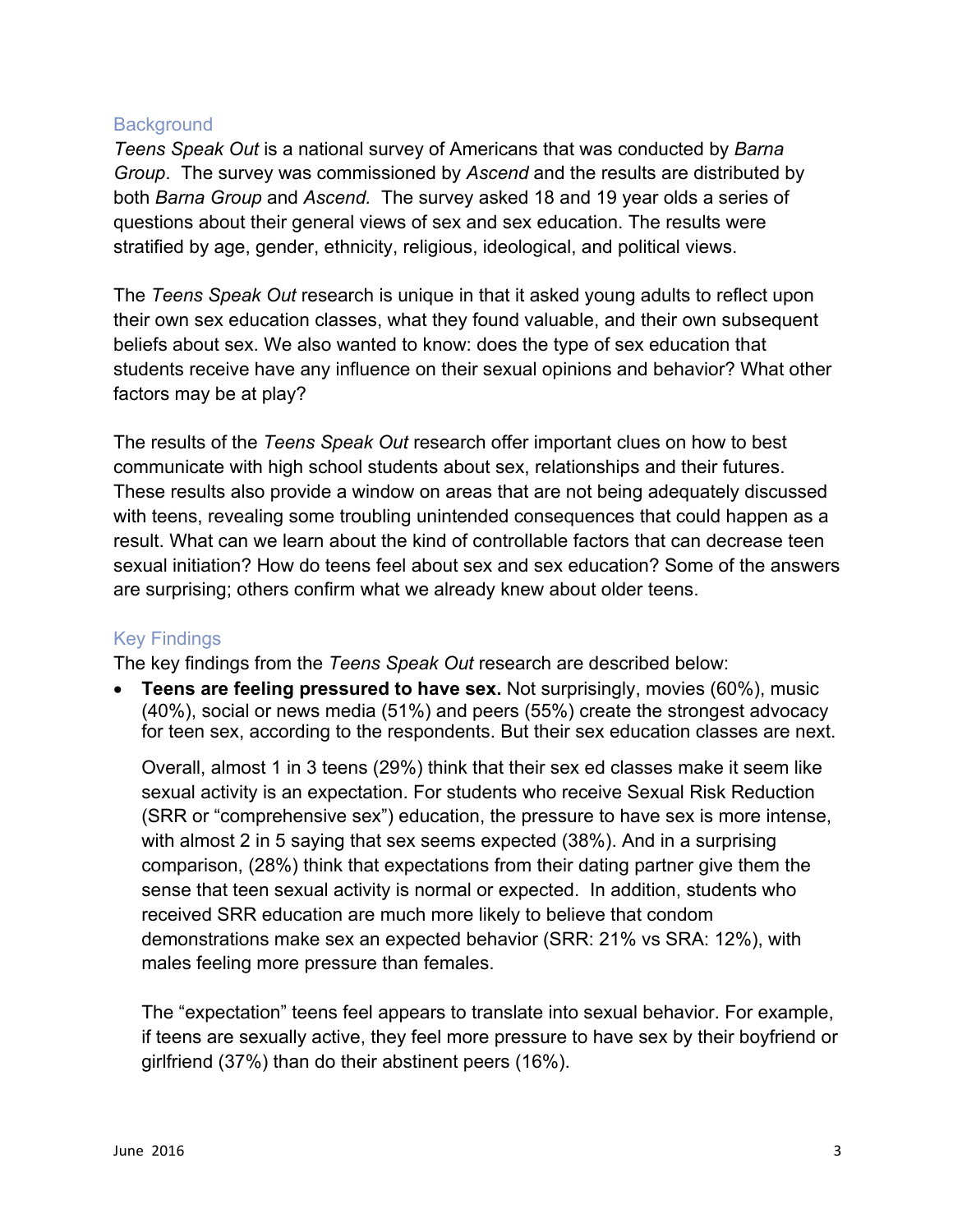Conversations with parents are important and the messages that parents communicate are vital. 14% of teens believe their parents communicated a message that teen sex is expected, with boys (17%) feeling this more than girls (10%). Sexually active teens who received SRR education were more than 3 times more likely to feel their parents expected them to have sex, and sexually active SRA students were nearly twice as likely to feel their parents considered teen sex "expected."



- **Most teens (including those who receive SRA education) receive information about contraception in their sex education classes.** The majority of teens receive information about contraception in their sex ed classes (69%), with varying degrees of emphasis on waiting for sex. More than 1 in 5 teens do not receive sex education in school at all (21%). For those who do receive sex education, slightly more receive education that puts most or all of the emphasis on waiting for sex (44%), while slightly fewer receive sex education that places all or most of the emphasis on contraception (36%). 75% of all students who were enrolled in a SRA class say they received information about contraception thus confirming what Ascend has stated for some time – that SRA programs do provide information about contraception. 82% of students enrolled in an SRR ("comprehensive sex ed") class say that they received "mostly information on contraception and how to have sex without experiencing a pregnancy," a clearly unhealthy message for teens.
- **Sexually active students use contraception, regardless of what kind of sex education they received.** Critics of SRA education charge that if students have sex, they won't use contraception, but the teens in this research add more evidence that this indictment is untrue. The type of sex education a teen receives doesn't influence whether or not a teen uses contraception. For sexually active teens, SRA (86%) and SRR (87%) students were equally likely to use contraception at least some of the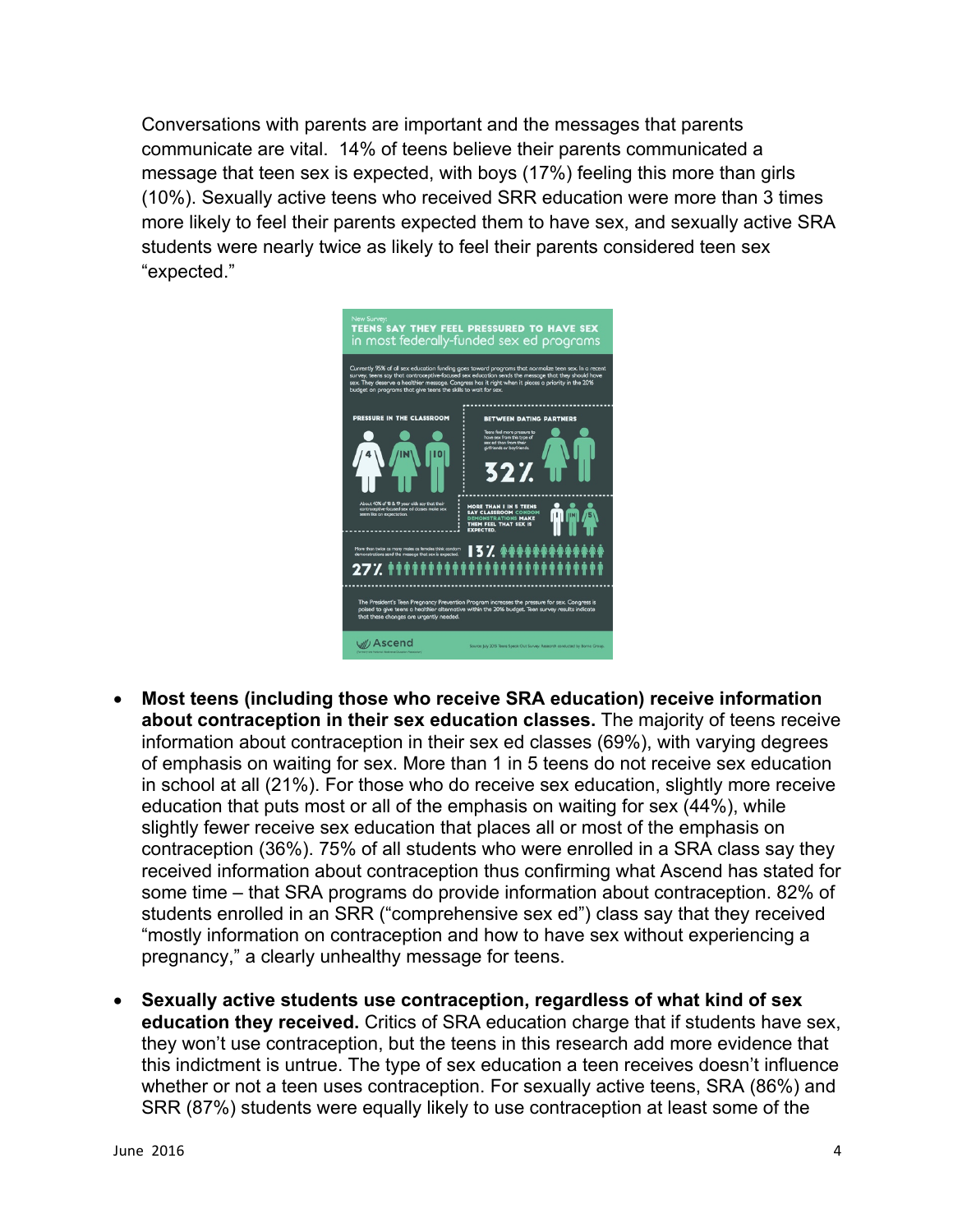times they had sex. They similarly preferred condoms, birth control pills and the morning after pills. They were also as likely to never use contraception (SRA 11.5%; SRR 11%).

- **Students indicate LARC may increase their sexual risk.** Long-acting reversible contraception (LARC) is being advocated as a "first-line" choice for teen pregnancy prevention by the CDC and others. LARC includes intrauterine devices (IUDs) and implants, which work to prevent pregnancy for three to ten years, depending upon the device. Because of provisions passed within the Affordable Care Act, most health insurance plans are required to cover contraceptives, including LARC, at no charge to the teen patient. However, it is clear that several important concerns require more research as well as a more tempered and thoughtful approach to the unique teen population, as evidenced in the responses by teens in the current study.
	- o **LARC offers no protection against STDs,** but overall, only 43% of teens are certain of this fact. This means that 6 in 10 teens think that with LARC, they are protected from STDs when, in fact, they are not. After learning that LARC does not protect against STDs, only about half of teens say they would definitely also use a condom when they had sex (59%), suggesting that LARC may have some negative unintended consequences linked to increased risk for acquiring an STD.
	- o **LARC increases the likelihood that teens will have sex.** A plurality of 44% say that knowing about LARC makes it more likely they will have sex, with males (50%) more likely than females (39%) to agree. Of note, females who receive SRR education are much more likely to have sex when they learn about LARC, compared to their SRA peers. (Females: SRR education: 49% vs SRA education: 35%). SRR students were almost 20% more likely to have sex than SRA students if they knew LARC could prevent pregnancy (51% vs. 42% SRA).
	- o **LARC understanding differs by type of sex education.** It appears that SRR students are not receiving important health information regarding the limitations of LARC, the new preferred contraception among pro teen-sex groups and SRR providers. Though a small percentage, SRR students were far more likely to believe that LARC makes them totally safe from pregnancy (7% vs 2%) than their SRA peers. Similarly, SRR students were more likely to believe LARC keeps them totally safe from STDs (5.6% vs 0.5%).
- **Pregnancy prevention is not the most important topic teens want covered in sex education**. Teens say topics pertaining to social relationships are most *important* to include in high school sex ed: understanding healthy and unhealthy relationships (65%), avoiding sexual assault (64%), how alcohol impairs judgment (61%), and how to say "no" to sex without losing a relationship (57%). This data confirms what earlier research has revealed -that relationships are more important than sex to teens. It also confirms that for most teens, sex is more than a recreational activity. It has a relational context and matters of the heart rise to the top of emotional needs and priorities.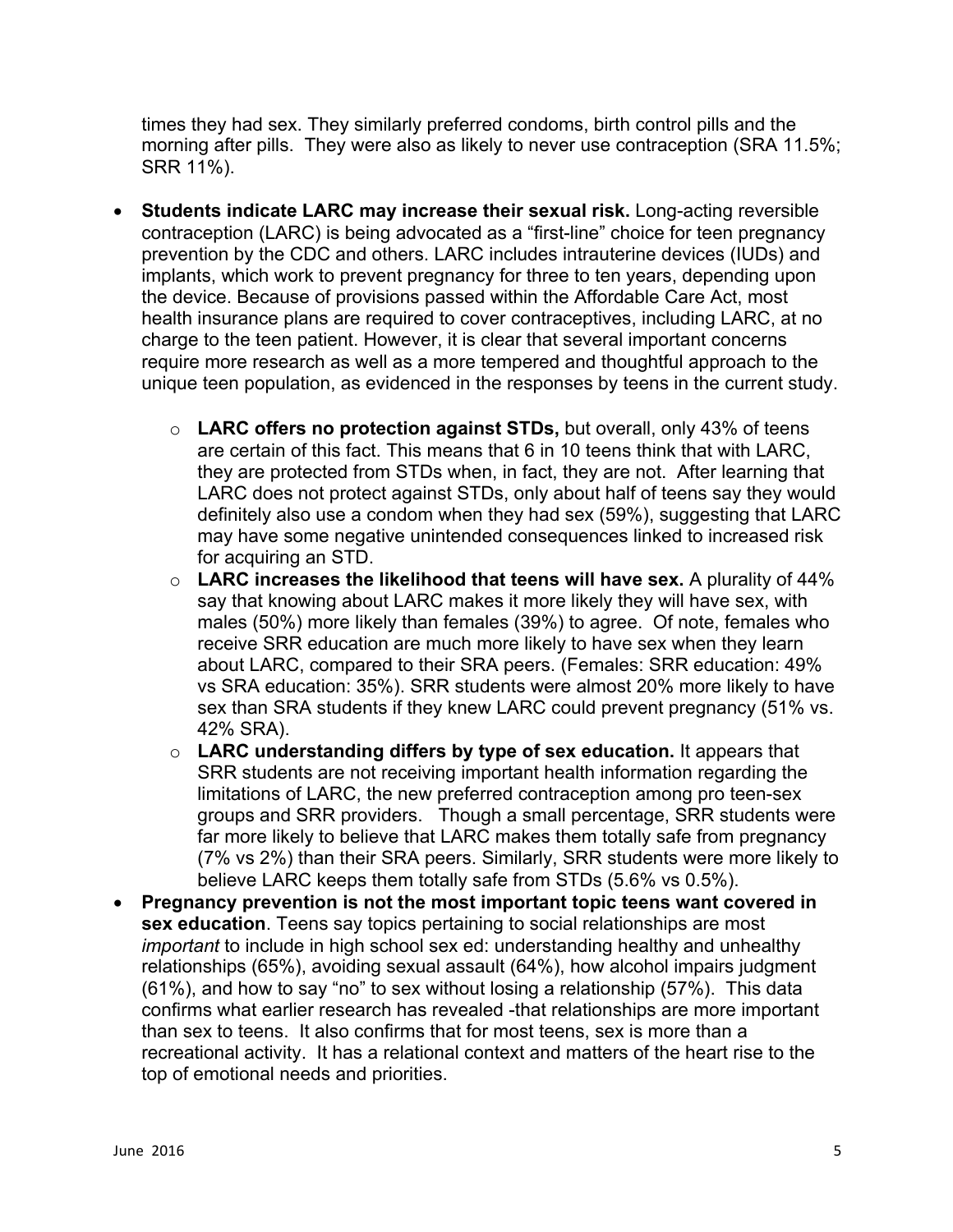The respondents were given an opportunity to voice their own opinions on what they would like to be given more of an emphasis in sex education classes. The responses were varied, as evidenced by some very different replies by teens. One teen favored "a demonstration or video for how to have sex," and another lamented that their sex education class was "too focused on the 'inevitability' that teens would have sex at a young age instead of promoting the positives of waiting." However, there was a common theme throughout the open-ended responses that reinforced the importance of learning more about building healthy relationships and avoiding those that are unhealthy. Again and again, they responded with these verbatim suggestions for topics to include in sex education classes:

- o *"I wish relationships were covered more. Not just sex in a relationship.*
- o *Healthy vs unhealthy relationships.*
- o *How to say no in relationships without losing it, and how sex can change a relationship.*
- o *Developing healthy relationships with your potential partner that involve true love and trust.*
- o *More about succeeding in school and building healthy relationships.*
- o *More about ways to get out of an unhealthy relationship.*
- o *How to make healthy relationships.*
- o *How to prevent and/or handle sexual assault and more info about healthy and unhealthy relationships.*
- o *How to avoid STDs, how to have a healthy relationship (how to get out of an unhealthy relationship), how to have a healthy marriage, and how to avoid nonconsensual sexual situations.*
- o *How to determine healthy relationships and how to get out of situations where sex is being pressured.*
- o *I wish we would have covered more of the healthy relationship aspect*
- o *Positive relationships/ future marriage and family contexts.*
- o *How to form healthy relationships/how to get away from a toxic relationship.*
- o *The fact that sex should wait until marriage or especially until there is an established relationship built on unconditional love and trust.*
- o *We didn't learn that much about healthy relationships, and how to tell if it is consensual. We mainly learned JUST about STDs and how to have protected sex.*

Relationships matter. Teens recognize this and a social science confirms it. Sex usually does not occur in a vacuum, despite arguments to the contrary. There is a gender-specific aspect, however. Three times more males (18%) than females (6%) believe that concerns other than avoiding pregnancy either don't matter or don't exist. But those percentages are small. The majority of both males and females (86%) believe there are a lot of other possible consequences to sex, aside from pregnancy. This confirms that the non-physical aspects of sexual activity are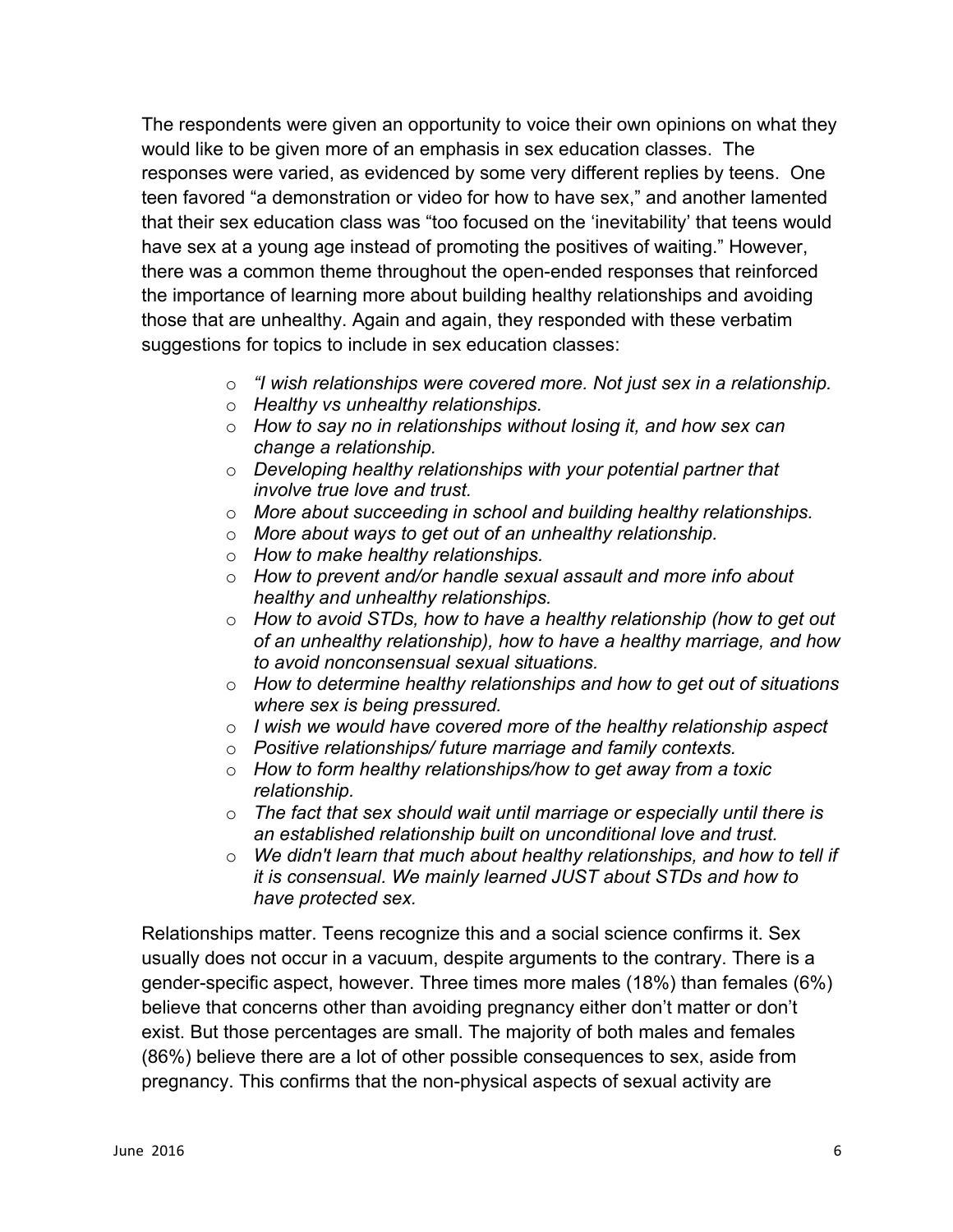important. While females believe this more strongly (94%), males also agree that pregnancy is not the only negative consequence to sex (78%).

Still, avoiding pregnancy (44%) is a motivator for sexual delay. However, teens overall (51%) and especially females (57%) say they would wait longer for sex if it meant a greater chance of having a better relationship or marriage in the future. Avoiding sexually-transmitted diseases (50%) is an even greater disincentive for sex than was avoiding pregnancy. Increasing one's chances to avoid or escape poverty (41%) or to attend college (42%) were important factors that teens say would cause them to wait longer for sex. These factors all have a greater influence on females than males.

- **Most young adults have had sex, but don't like "hooking up," and many wish they had waited longer for sex.** Overall, the CDC tells us good news about teens and sex. The majority of teens have not had sex, and, since 1991 (the first year the CDC began tracking youth risk behaviors), the percent of high school students who have never had sex has increased 28%. In real numbers, that means that nearly 6 in 10 teens are making the healthiest choice by waiting for sex.<sup>1</sup> The highest percent to date. But, the story is not so positive for 18 and 19 year olds.
	- o **Most have had sex.** According to the CDC, by the time teens graduate from high school, most of them will have sex. In the most recent data, 58% of high school seniors have had sex, the grade most closely associated with 18 and 19-year-old students. Though too many high school seniors are sexually active, those numbers have decreased 13% since 1991, indicating a positive trend that should be reinforced with targeted SRA information and skills<sup>2</sup> The *Teens Speak Out* results show similar results. 60% of surveyed 18 and 19 year olds have had sex. 40% have not, corroborating the representative nature of the survey. The breakdown is similar for males (61%) and females (59%). Geographically, northeasterners are most likely to have had sex (68%) and Midwesterners are least likely (56%). These numbers are not tied to the type of sex education they had. Religiously, practicing Christians (48%) are much less likely to have had sex than their non-practicing counterparts (62%), indicating that faith is a protective factor against teen sex. However, if practicing Christians are sexually active, they started having sex earlier (median age 16 vs median age 17 for unchurched teens). Sexually active teens are more likely to want information, demonstration and distribution of contraception as a part of their sex education classes and less likely than their non-sexual counterparts to think that information on healthy relationships, STDs, sexual assault, consent, or skills to avoid sex is important.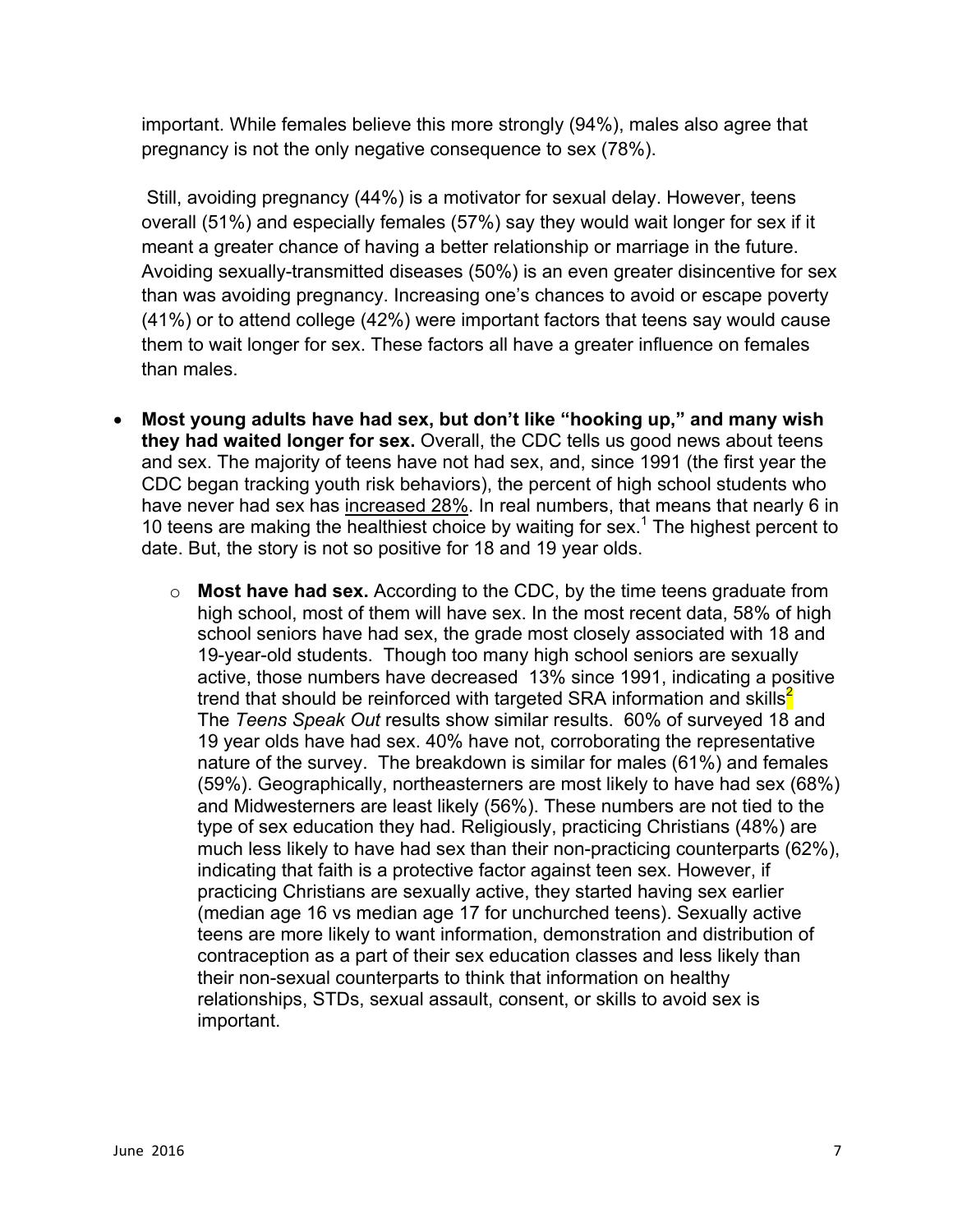

TABLE 1: HAVE HAD SEXUAL INTERCOURSE

- o **Many wish they had waited longer.** About half (48%) of all sexually active students say that they often or sometimes wish they had waited longer before having sex, but females were much more likely to wish they had waited (60%) than their male counterparts (37%). Some teens gave reasons for their regrets:
	- "I've often wished that I had formed a real relationship with someone before having sex with them."
	- § "I wish I would have waited because I feel like I was to (sic) young to understand sex, and how it could change your life."
	- "I wish I had waited for someone that really loved me and valued me."
	- § "Because I did it with someone I thought loved me."
	- § "It wasn't special like it would have been with the person I would plan to spend the rest of my life with."
	- § "I wish I would have waited for the right person."

These statements are consistent with the majority view that waiting for sex until in a committed relationship is important to many teens. Others stated that they wish they had waited longer because having sex as a teen was against their values. The type of sex education a student received had little impact on their feeling of regret over having sex.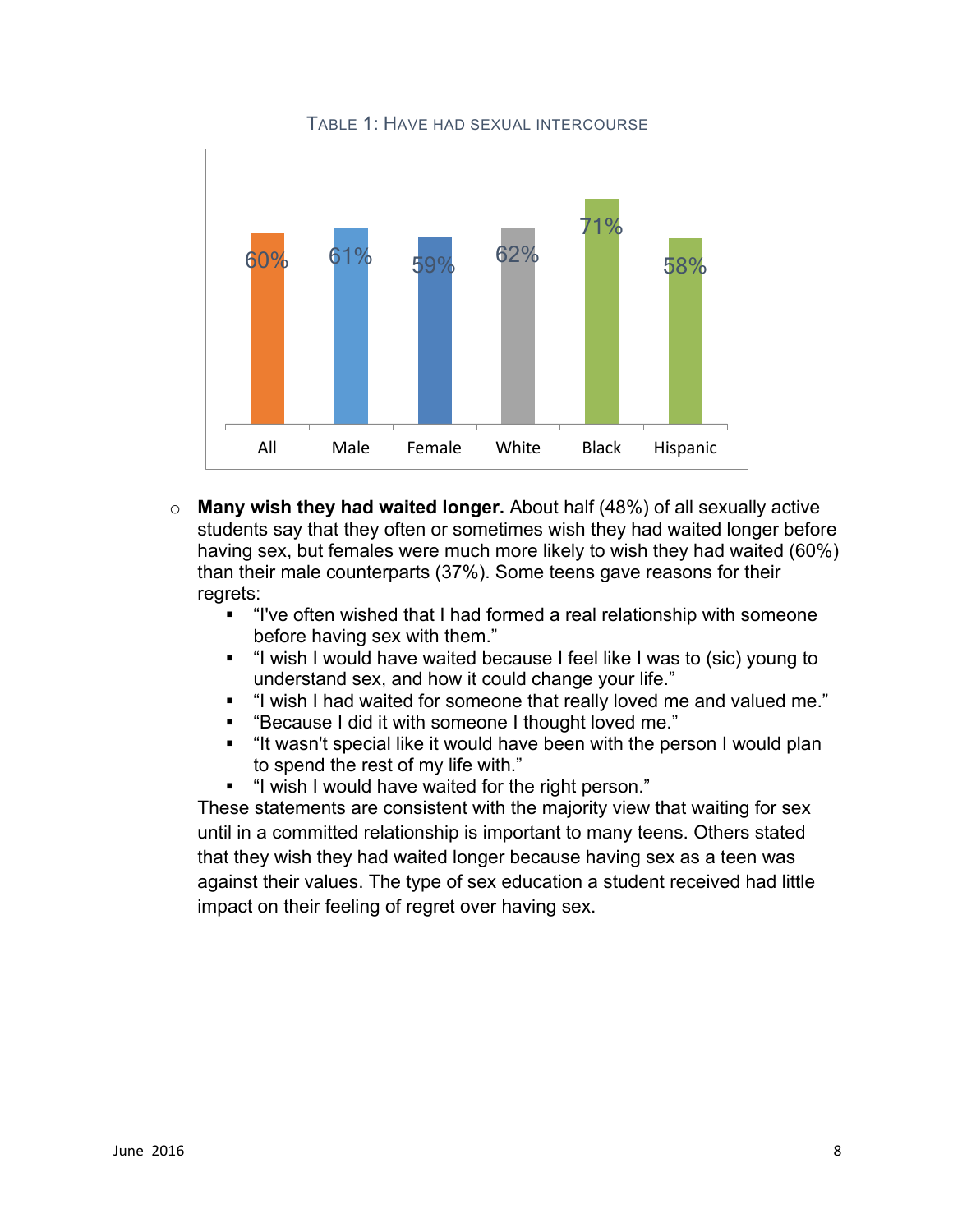By race, black teens were most likely to wish they had waited (68%) and white teens were most likely to feel no regret for having sex (55%). Practicing Christians were about three times more likely to "often" wish they had waited as compared to their unchurched counterparts (31% vs. 10%).



o **Most don't like the idea of "hooking up."** Few students like the idea of casual sex without strings (18%) but SRR students are much more likely to say that they would hook up after getting themselves drunk (9% vs 1% SRA), an additional risk behavior that complicates due process in evaluating sexual consent. Overall, males (26%) are more than twice as likely to favor the idea of casual sex than females (11%). Females prefer a relationship over hooking up (57% vs. 43% for males). While most don't like the idea of hooking up, 1 in 4 teens say they still might do it. Among the sexually active, 25% like the idea of casual sex as opposed to 9% of their abstinent peers.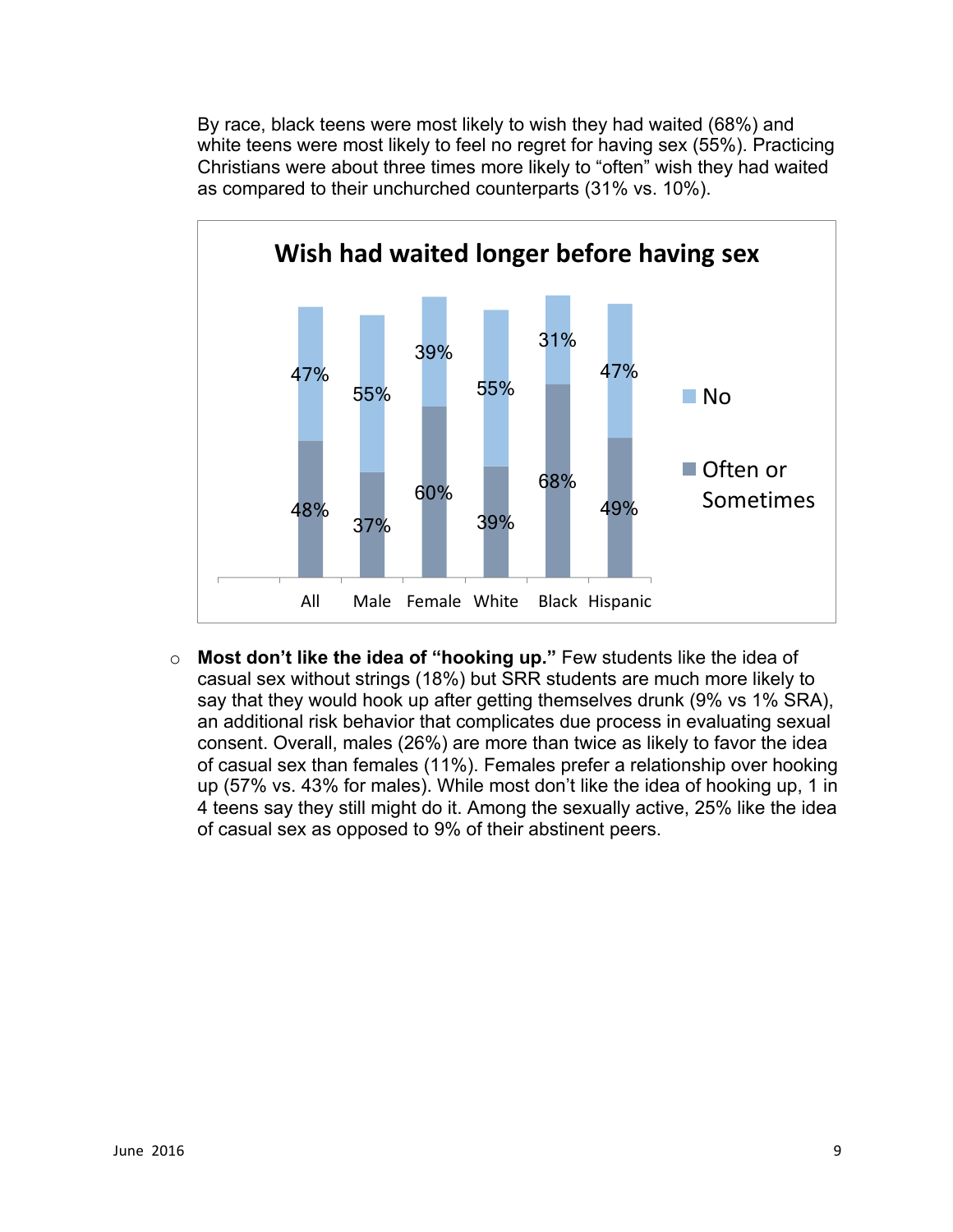#### TABLE 2: REPRESENTATION OF ATTITUDES OF ALL TEENS



# **Attitudes towards Hooking Up**

• **A sizeable minority of older teens are waiting for sex, but not primarily because of a fear of pregnancy or STDs.** Of those teens who have not had sex, they were most likely to indicate that their personal values (42%) or a desire to be in a committed relationship first (42%) compelled them to wait. Separated by gender, however, the reasons are vastly different. Females overwhelmingly cite their personal values for why they have not had sex (53%), but males cite a lack of opportunity as their top reason (57%). A concern that having sex could negatively impact their goals is the least likely reason for their not having sex, and fear of pregnancy or STDs provide little incentive to wait for sex.

However, teens believe that waiting for sex is possible. Only 1% of older teens believe that it is impossible not to have sex and 65% believe it is possible to make this choice at any age.

The type of sex education a student received influences their reasons for waiting. Waiting for a committed relationship was one of the top two reasons for students who received both SRR (42%) and SRA (48%) education. However, the second most popular reason given by students differed greatly by the type of sex ed that they received. For SRA students, 47% indicated that their own personal values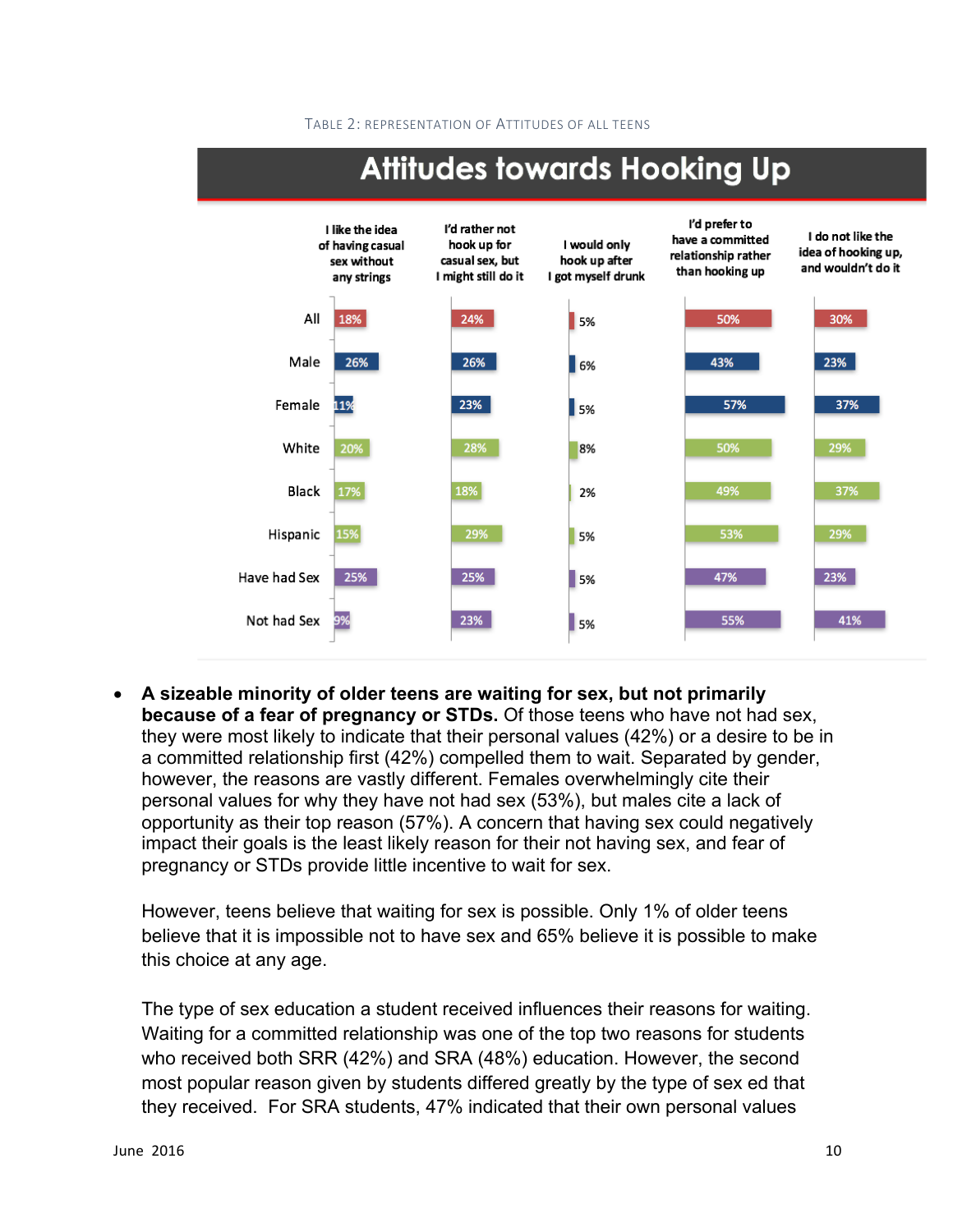compelled them to wait for sex, but many SRR students had not yet had sex simply because the opportunity had yet to present itself (42%).



TABLE 3: WHY TEENS ARE WAITING FOR SEX

# **Why Teens Are Waiting To Have Sex**

It's Not Just About Avoiding Pregnancy

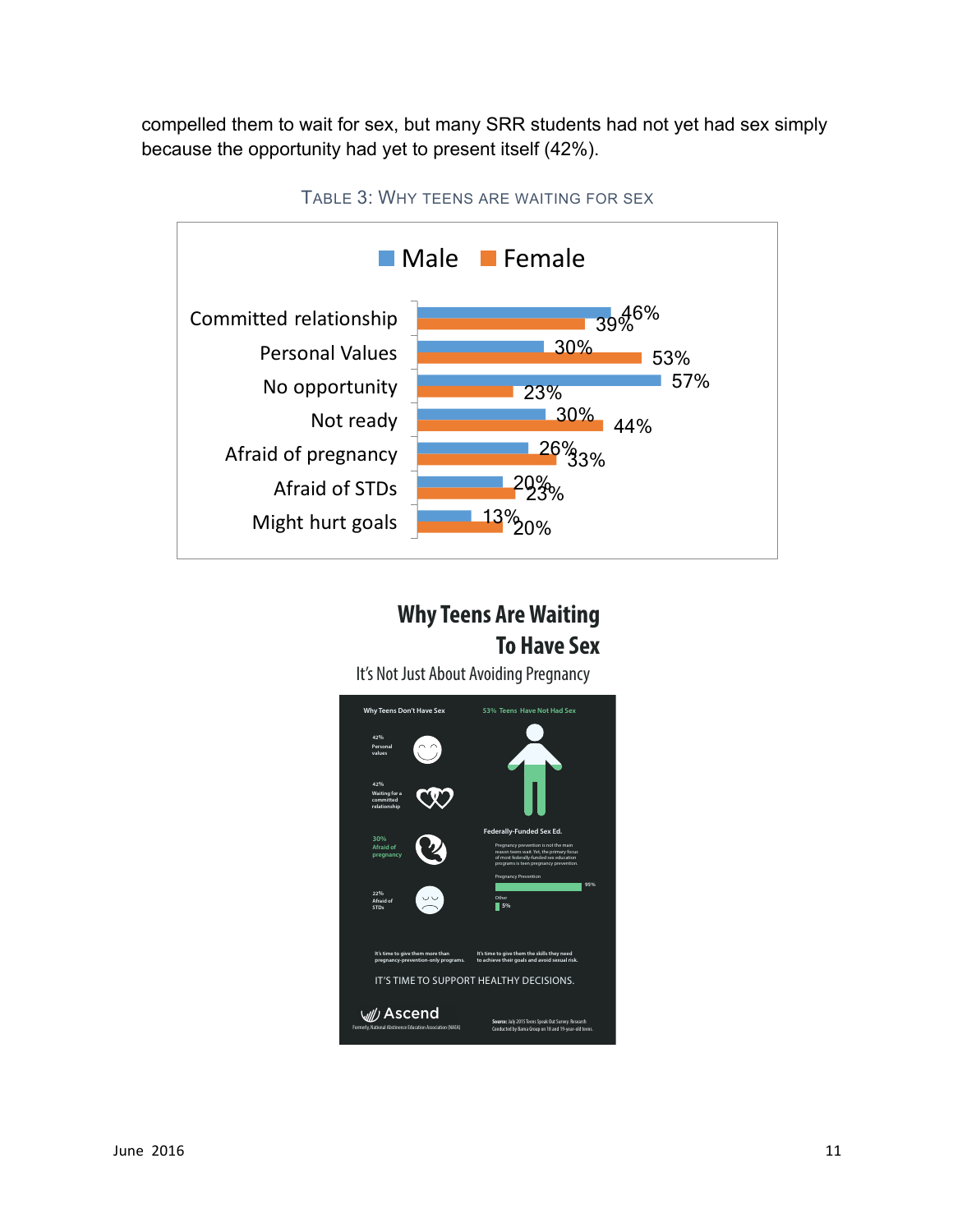- **The holistic nature of the SRA message is strongly supported by most teens.** SRA education contextualizes the "waiting for sex" discussion around a practical conversation designed to help students see the importance of avoiding negative risk behaviors in order to improve their chances for a successful future. Teens want to know how to develop healthy relationships both now and in the future. The key topics shared in SRA classes were all deemed important by a huge percentage of teen participants, an important sign that the SRA message resonates with them. Teens believe that these key SRA topics are important.
	- o Eliminating the risk of acquiring STDs (98%)
	- $\circ$  Learning how to form healthy relationships (96%)
	- $\circ$  Developing skills for a healthy marriage and family (89%)
	- o Avoiding smoking (91%)
	- $\circ$  Avoiding drinking (87%)
	- $\circ$  Learning the skills to wait for sex (83%)
	- o Waiting for sex at least until after high school (71%)

Females are significantly more likely than males to want a high school discussion of how alcohol affects judgment (72% vs 59%), information about contraception (67% vs 55%), understanding healthy relationships (79% vs. 64%), avoiding sexual assault (71% vs 64%), how to avoid sex and still keep the relationship (70% vs 56%), understanding consent (65% vs 50%), avoiding sexual assault (71% vs 64%), and information on STDs (83% vs 72%).

Both sexes put highest importance on learning more about healthy relationships, sexual assault, how alcohol impairs judgment, especially pertaining to sexual activity, and STDs.

However, gender differences were pronounced on some subjects. Even though these topics are relatively low on the priority list for sex education class, males are significantly more likely than females to want information on sexual pleasure (31% vs 22%), masturbation (31% vs 24%), and promotion of various sexual activities that do not cause pregnancy (30% vs 23%).

The results confirm that while both men and women place common SRA themes very high on their sex education priority lists, there are definite gender differences between the sexes. Despite the fact that some argue that differing genitalia is all that separates male from female, the *Teens Speak Out* results indicate important differences that need to be considered.

• **Teens think sex education classes should focus on healthy outcomes, not on controversial topics.** Increasingly, SRA critics are calling for more and more topics to be included in sex education classes. Even federally funded sex education programs are placing a much greater emphasis on these controversial topics, making them a required or encouraged topic for discussion. Most teen respondents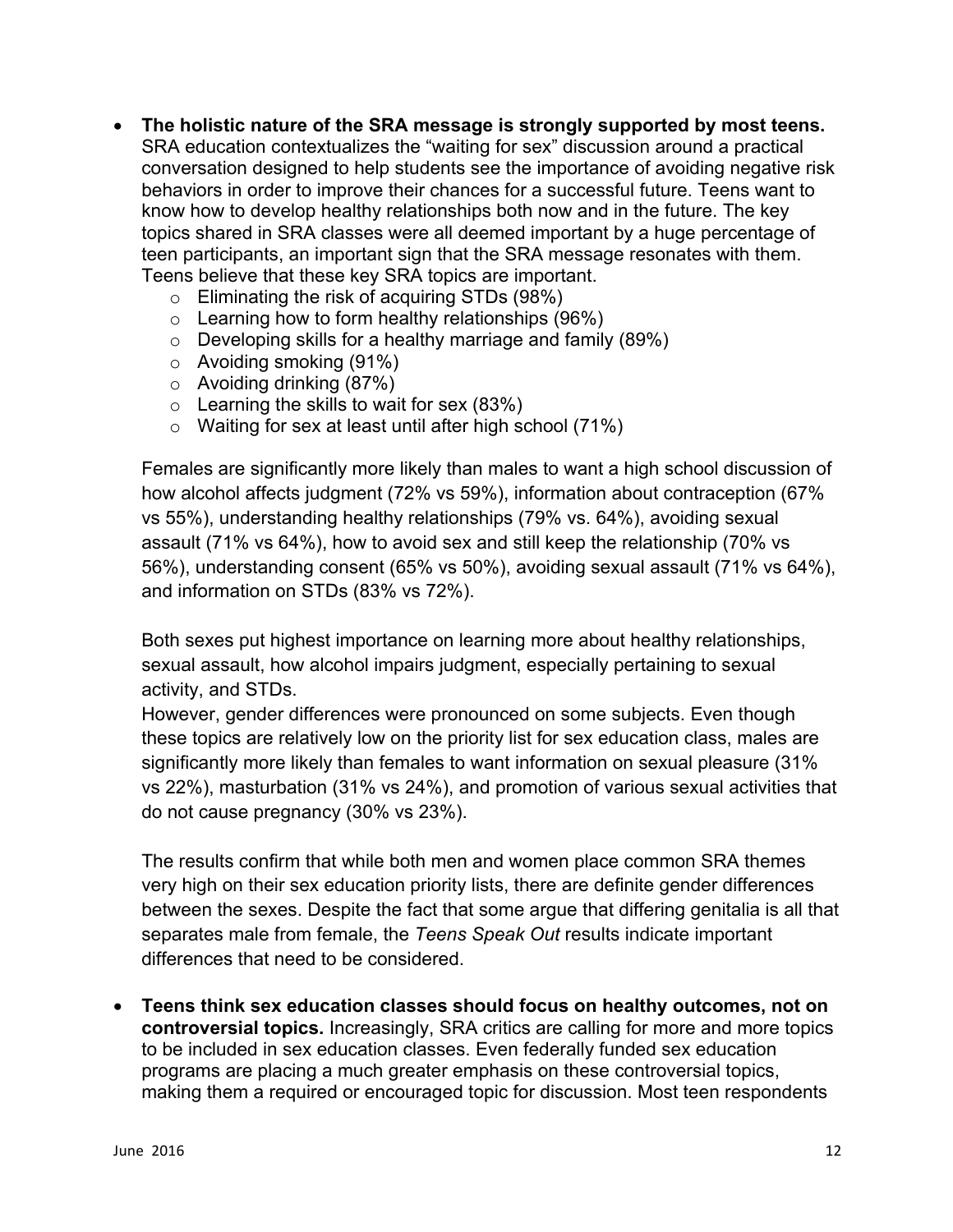believe that it is more important for high school students to receive skills to say "no" to sex without losing a relationship (63%) and practical skills to wait for sex (40%), than promoting non-intercourse sexual activity (27%) and sexual pleasuring (26%).

When asked to rank topics for inclusion in sex education, controversial topics enjoyed little support. Discussing gender identity, encouraging sexual activity that doesn't cause pregnancy, including masturbation, were low on the list for high school sex education classes, as illustrated below. The majority of 18 and 19 year olds did not think these topics were essential for a sex education class:

- o LGBTQ lifestyles
- o Gender identity
- o Demonstrate contraception
- o Abortion
- o Masturbation
- o Distribute contraception
- o Sexual pleasuring your partner
- o Promote sexual activity that doesn't cause pregnancy

# Observations and Recommendations

The *Teens Speak Out* survey offers a representative view of what older teens think about sex and sex education. Some of the results are surprising. Others are not. But one thing is certain – teens care about their current reality, as well as their future prospects.

The survey results largely paint a picture that mirrors the intended goals and practical realities of so many SRA programs across the nation. The SRA approach to sex education casts a vision for youth to set and pursue their future goals; to help them gain the understanding that healthy habits begin early, and avoiding all the risks associated with teen sex is an important way to clear the path for a bright future. SRA programs focus on building healthy relationships that can pave the way for healthy marriages and families in the future. Teens care about that. A lot.

Parents, teachers and policymakers would be wise to consider the physical, social and cultural realities of these young adults and discuss ways to improve healthy outcomes:

- Teens are feeling pressured to have sex. How can we decrease the pressure, both in the general culture – and in the sex ed. classroom?
- Most teens (including those who receive SRA education) receive information about contraception in their sex education classes and are no less likely to use contraception if they are sexually active. The SRA-bashing regarding this topic must end. How can we decrease the often deliberate misinformation?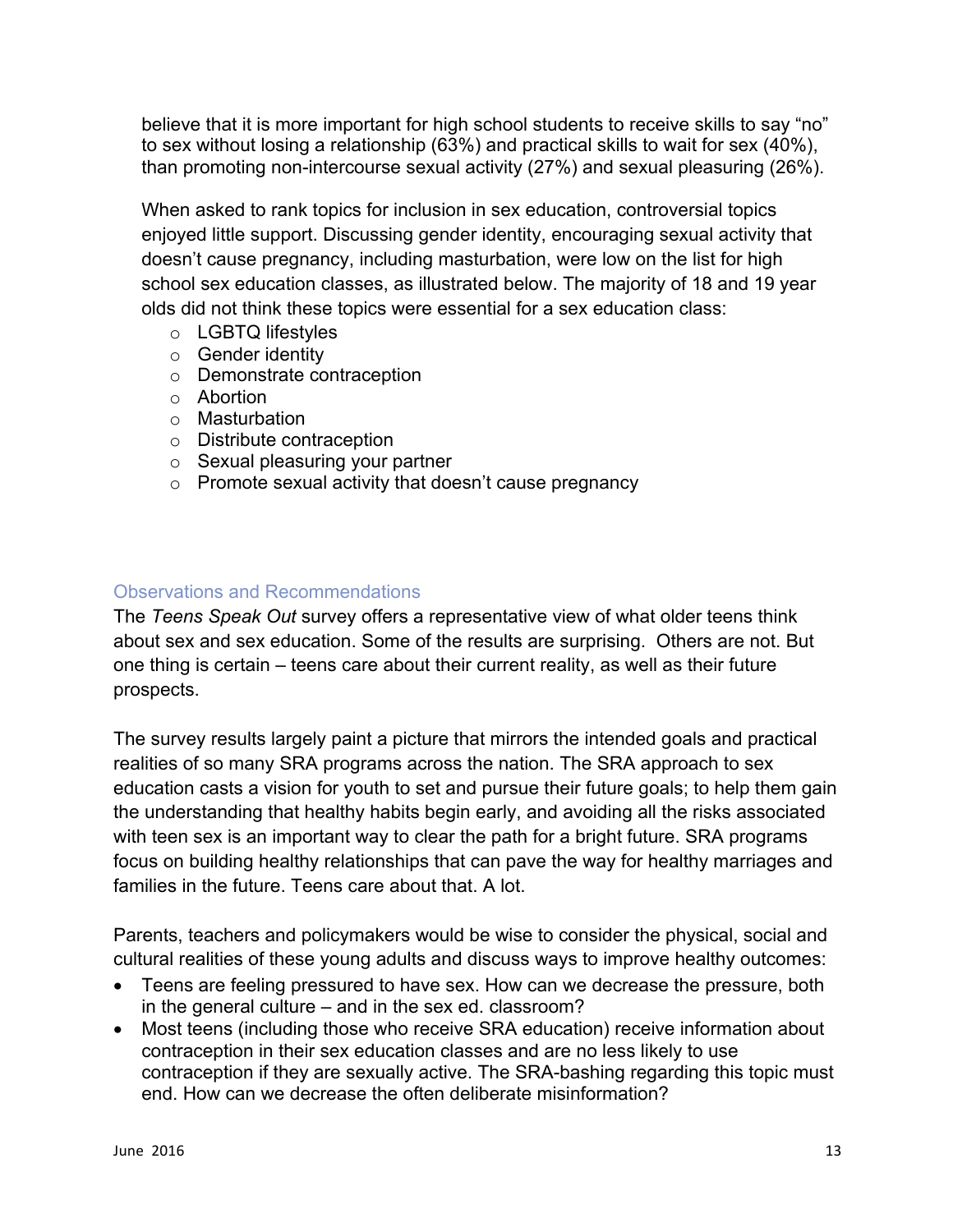- Students indicate LARC may increase their sexual risk. In our haste to find an answer to teen pregnancy, the CDC and others may have prematurely deemed LARC the silver bullet solution. However, a more deliberate and careful process needs to be implemented regarding LARC. Do we know enough about the health or other unintended consequences of a wholesale LARC advocacy campaign for teens?
- Pregnancy prevention is not the most important topic teens want covered in sex education. Policy-makers, both in the halls of Congress and around the school board table need to take note. Sex education needs to return to a more holistic approach that prioritizes the avoidance of all sexual risk and increased chances for youth to thrive, both now and in the future.
- Most young adults have had sex, but don't like "hooking up," and many wish they had waited longer for sex. Are we, as a culture – and as the adult voices speaking into the lives of teens – normalizing sex and 'hooking up'? How can we normalize healthier messages that eliminate sexual risk in favor of optimal health?
- Teens are waiting for sex, but not primarily because of a fear of pregnancy or STDs. Sex education programs must be sensitive to the needs of the students they serve. They care about relationships more than pregnancy prevention techniques. Does the sex education syllabus provide the appropriate context and emphasis?
- The holistic nature of the SRA message is strongly supported by most teens, who think sex education classes should focus on healthy outcomes, not on controversial topics. Policymakers, take note. Health and relevance should trump political agendas every time.

The survey results tell us where the sex education community is doing well – and where it needs to improve. The results provide a strong endorsement of SRA education as a preferred choice for sex education. Parents and policymakers alike should be encouraged that this support is in good company with a deep bench of researchinformed practices, theories, and implementation strategies that offer the best sexual health outcomes for America's youth.

The *Teens Speak Out* research should open up a new conversation about sex, health, and relationships. Youth deserve it. And the results clearly show this is also what they want.

## About the Survey

The findings in this report are based on a 20-minute online survey that was conducted between July 9-17, with 533 U.S. Teens ages 18 and 19 from the Toluna Research Panel, an online consumer research panel. This data is representative of "adult" teens (no consent needed for participation) who have access to the internet in some form.  $3$ Due to the personal and sensitive nature of these topics, the confidential form of an online survey, versus phone survey, produces more reliable results. Analyses show that